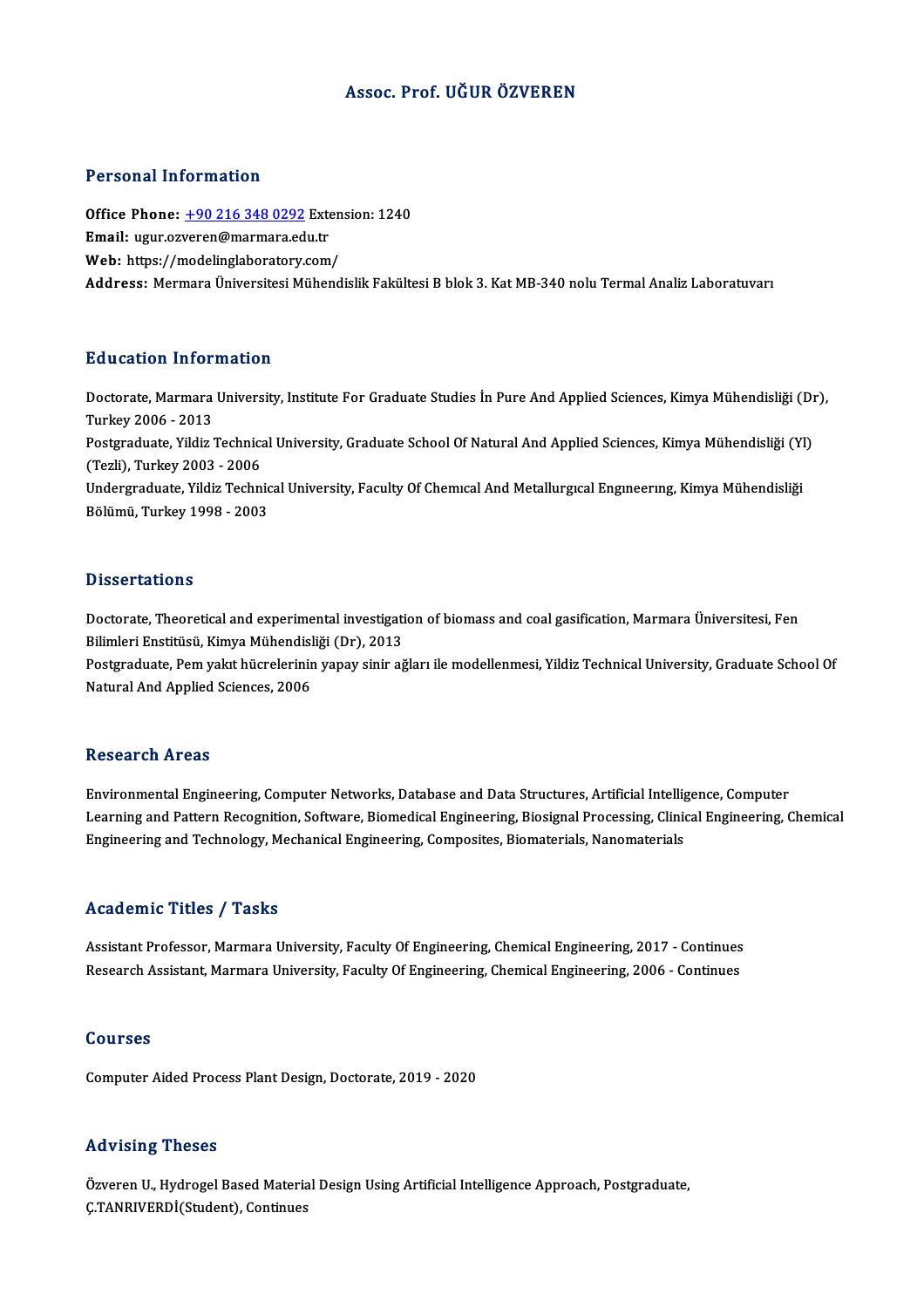Özveren U., Production of Carbon Fiber From Egg Shell Membrane and Its Use in Removal Studies, Postgraduate,<br>R.K.K.K.C.H.dont), Continues Özveren U., Production of Car<br>B.KEKİK(Student), Continues<br>Özveren H., The Design and D Özveren U., Production of Carbon Fiber From Egg Shell Membrane and Its Use in Removal Studies, Postgraduate,<br>B.KEKİK(Student), Continues<br>Özveren U., The Design and Development of Artificial Intelligence Controlled Laborato

B.KEKİK(Student), Continues<br>Özveren U., The Design and Development of A<br>Postgraduate, F.KARTAL(Student), Continues<br>Özveren U. Artificial intelligence annlication in Özveren U., The Design and Development of Artificial Intelligence Controlled Laboratory Scale Fluidized Bed Gasifier,<br>Postgraduate, F.KARTAL(Student), Continues<br>Özveren U., Artificial intelligence application in integrated

Postgraduate, F.KARTAL<br>Özveren U., Artificial intel<br>S.SEZER(Student), 2021<br>Özveren U. Medelling an Özveren U., Artificial intelligence application in integrated gasification solid oxide fuel cell cycle, Postgraduate,<br>S.SEZER(Student), 2021<br>Özveren U., Modelling and simulation of a catalytic gasification integrated with

S.SEZER(Student), 2021<br>Özveren U., Modelling and simulati<br>N.ÇEKERYÜREKLİ(Student), 2020<br>Özveren U. Theoreticel and evneri Özveren U., Modelling and simulation of a catalytic gasification integrated with solid oxide fuel cell system, Postgr<br>N.ÇEKERYÜREKLİ(Student), 2020<br>Özveren U., Theoretical and experimental investigation of co-gasification

N.ÇEKERYÜREKLİ(Student)<br>Özveren U., Theoretical and<br>B.ÖZTÜRK(Student), 2020<br>Özveren U., Belymer nanog Özveren U., Theoretical and experimental investigation of co-gasification and catalytic gasification, Postgraduate,<br>B.ÖZTÜRK(Student), 2020<br>Özveren U., Polymer nanocomposites : synthesis, characterization and application i

B.ÖZTÜRK(Student), 2020<br>Özveren U., Polymer nanocomposites : synthesis, characterization and application in heavy-metal removal, Postgraduate,<br>H.YAKIŞIK(Student), 2019

#### Articles Published in Journals That Entered SCI, SSCI and AHCI Indexes

I. Investigation of an integrated circulating fluidized bed gasifier/steamturbine/proton exchange mestigation of an integrated circulating fluidized bed gasifier/steam turbine/proton exchange<br>Investigation of an integrated circulating fluidized bed gasifier/steam turbine/proton exchange<br>nembrane (PEM) fuel cell system Investigat<br>membrane<br>approach<br><sup>Kortol E. Ö</sub>.</sup> membrane (PEM)<br>approach<br>Kartal F., Özveren U.<br>ENEPCY CONVERSIC approach<br>Kartal F., Özveren U.<br>ENERGY CONVERSION AND MANAGEMENT, vol.263, 2022 (Journal Indexed in SCI)

- Kartal F., Özveren U.<br>ENERGY CONVERSION AND MANAGEMENT, vol.263, 2022 (Journal Indexed in SCI)<br>II. Investigation of the chemical exergy of torrefied biomass from raw biomass by means of machine<br>Jearning ENERGY C<br>Investiga<br>learning<br>Kartal E Investigation of the<br>learning<br>Kartal F., ÖZVEREN U.<br>Piomass and Piomars learning<br>Kartal F., ÖZVEREN U.<br>Biomass and Bioenergy, vol.159, 2022 (Journal Indexed in SCI)
	-

Kartal F., ÖZVEREN U.<br>Biomass and Bioenergy, vol.159, 2022 (Journal Indexed in SCI)<br>III. Prediction of combustion reactivity for lignocellulosic fuels by means of machine learning<br>Segar S. Kartal E. Ögyeren H. Sezer S., Kartal F., Özveren U.<br>Journal Of Thermal Analysis And Calorimetry, no. , pp.1-17, 2022 (Journal Indexed in SCI Expanded) Prediction of combustion reactivity for lignocellulosic fuels by means of machine learnin<br>Sezer S., Kartal F., Özveren U.<br>Journal Of Thermal Analysis And Calorimetry, no. , pp.1-17, 2022 (Journal Indexed in SCI Expanded)<br>P

Sezer S., Kartal F., Özveren U.<br>Journal Of Thermal Analysis And Calorimetry, no. , pp.1-17, 2022 (Jour<br>IV. Prediction of torrefied biomass properties from raw biomass<br>Kartal E. Özveren U. **Journal Of Thermal /<br>Prediction of torre<br>Kartal F., Özveren U.<br>PENEWAPLE ENERG** Prediction of torrefied biomass properties from raw biomass<br>Kartal F., Özveren U.<br>RENEWABLE ENERGY, vol.182, pp.578-591, 2022 (Journal Indexed in SCI)<br>Investigation of steam gosification in thermogravimetric analysis l

Kartal F., Özveren U.<br>RENEWABLE ENERGY, vol.182, pp.578-591, 2022 (Journal Indexed in SCI)<br>V. Investigation of steam gasification in thermogravimetric analysis by means of evolved gas analysis<br>and machine learning. RENEWABLE ENERGY, volumestigation of steam<br>and machine learning<br>Öweren H. Kartal E. Sere Investigation of steam gasification in t<br>and machine learning<br>Özveren U., Kartal F., Sezer S., Ozdogan Z. S.<br>ENEDCY vel 220, 2022 (Jaurnal Indexed in and machine learning<br>Özveren U., Kartal F., Sezer S., Ozdogan Z. S.<br>ENERGY, vol.239, 2022 (Journal Indexed in SCI)

Özveren U., Kartal F., Sezer S., Ozdogan Z. S.<br>ENERGY, vol.239, 2022 (Journal Indexed in SCI)<br>VI. Prediction of chemical exergy of syngas from downdraft gasifier by means of machine learning<br>Sezer S. Kartal E. Özveren H ENERGY, vol.239, 2022 (Jour<br>Prediction of chemical exe<br>Sezer S., Kartal F., Özveren U.<br>THEPMAL SCIENCE AND ENG Prediction of chemical exergy of syngas from downdraft gasifier by means of m<br>Sezer S., Kartal F., Özveren U.<br>THERMAL SCIENCE AND ENGINEERING PROGRESS, vol.26, 2021 (Journal Indexed in SCI)<br>Investigation of synges exergy v

Sezer S., Kartal F., Özveren U.<br>THERMAL SCIENCE AND ENGINEERING PROGRESS, vol.26, 2021 (Journal Indexed in SCI)<br>VII. Investigation of syngas exergy value and hydrogen concentration in syngas from biomass<br>Testfication in a THERMAL SCIENCE AND ENGINEERING PROGRESS, vol.26, 2021 (Journal Indexed in<br>Investigation of syngas exergy value and hydrogen concentration in synga<br>gasification in a bubbling fluidized bed gasifier by using machine learnin Investigation of s<br>gasification in a b<br>Sezer S., Özveren U.<br>INTERNATIONAL JO gasification in a bubbling fluidized bed gasifier by using machine learning<br>Sezer S., Özveren U.<br>INTERNATIONAL JOURNAL OF HYDROGEN ENERGY, vol.46, no.39, pp.20377-20396, 2021 (Journal Indexed in SCI)<br>The Investigation of C

## Sezer S., Özveren U.<br>INTERNATIONAL JOURNAL OF HYDROGEN ENERGY, vol.46, no.39, pp.20377-20396, 2021 (Journal Indexed in S<br>VIII. The Investigation of Co-Combustion Process for Synergistic Effects Using Thermogravimetric and<br> INTERNATIONAL JOURNAL OF HYDROGEN EI<br>The Investigation of Co-Combustion Pro<br>Kinetic Analysis with Combustion Index<br>Seger S. Kartal E. Ögyeren II Sezer S., Kartal F., Özveren U.

Journal Of Thermal Science And Technology, vol.23, no.23, 2021 (Journal Indexed in SCI)

Sezer S., Kartal F., Özveren U.<br>Journal Of Thermal Science And Technology, vol.23, no.23, 2021 (Journal Indexed in SCI)<br>IX. Artificial Intelligence Approach in Gasification Integrated Solid Oxide Fuel Cell Cycle<br>Serey S. K Journal Of Thermal Science A<br>Artificial Intelligence App<br>Sezer S., Kartal F., Özveren U.<br>Fuel 2021 (Journal Indoved i Artificial Intelligence Approach in Gasific<br>Sezer S., Kartal F., Özveren U.<br>Fuel, 2021 (Journal Indexed in SCI Expanded)<br>A deen learning approach for prodiction

Fuel, 2021 (Journal Indexed in SCI Expanded)

Sezer S., Kartal F., Özveren U.<br>Fuel, 2021 (Journal Indexed in SCI Expanded)<br>X. A deep learning approach for prediction of syngas lower heating value from CFB gasifier in Aspen<br>plus®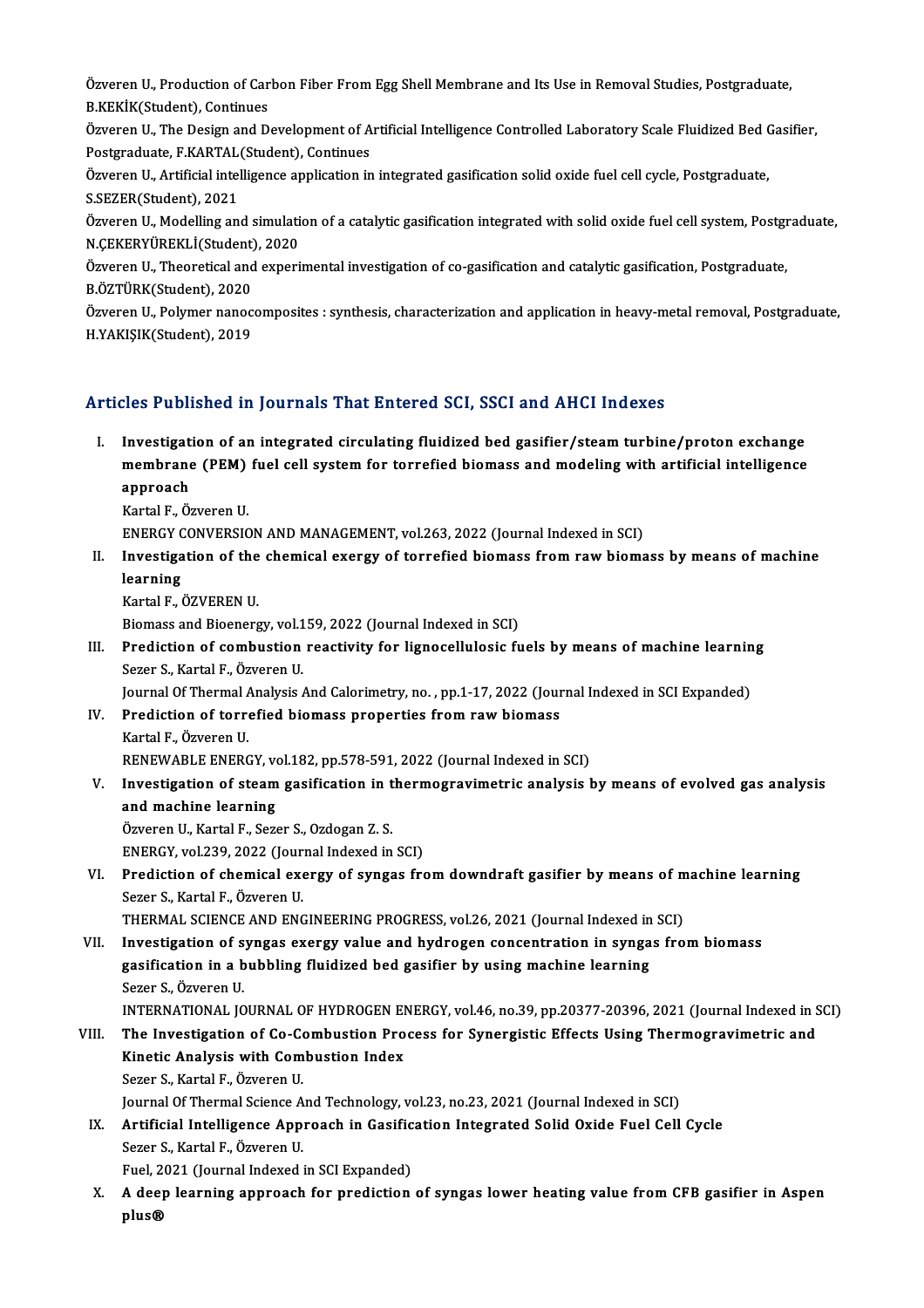KartalF.,ÖZVERENU. Kartal F., ÖZVEREN U.<br>Energy, vol.209, 2020 (Journal Indexed in SCI)<br>An entificial intelligance annuageh to nuad

- XI. An artificial intelligence approach to predict gross heating value of lignocellulosic fuels OZVEREN U. Energy, vol.2<br>**An artificia<br>ÖZVEREN U.**<br>JOURNAL OF An artificial intelligence approach to predict gross heating value of lignocellulosic f<br>ÖZVEREN U.<br>JOURNAL OF THE ENERGY INSTITUTE, vol.90, no.3, pp.397-407, 2017 (Journal Indexed in SCI)<br>An artificial intelligence approac
	-
- XII. An artificial intelligence approach to predict a lower heating value of municipal solid waste<br>ÖZVEREN U. JOURNAL OF<br><mark>An artificia</mark><br>ÖZVEREN U.<br>ENERCY SOL An artificial intelligence approach to predict a lower heating value of municipal solid waste<br>ÖZVEREN U.<br>ENERGY SOURCES PART A-RECOVERY UTILIZATION AND ENVIRONMENTAL EFFECTS, vol.38, no.19, pp.2906-<br>2012-2016 (Journal Indo

ÖZVEREN U.<br>ENERGY SOURCES PART A-RECOVER<br>2913, 2016 (Journal Indexed in SCI)<br>Investigation of the slow nurolys ENERGY SOURCES PART A-RECOVERY UTILIZATION AND ENVIRONMENTAL EFFECTS, vol.38, no.19, pp.2906-<br>2913, 2016 (Journal Indexed in SCI)<br>XIII. Investigation of the slow pyrolysis kinetics of olive oil pomace using thermo-gravimet

2913, 2016 (Journal Indexed in SCI)<br>Investigation of the slow pyrolys<br>coupled with mass spectrometry<br>Oweren U. ÖZDOČAN Z S Investigation of the slov<br>coupled with mass spec<br>Ozveren U., ÖZDOĞAN Z. S.<br>PIOMASS & PIOENEDCV v coupled with mass spectrometry<br>Ozveren U., ÖZDOĞAN Z. S.<br>BIOMASS & BIOENERGY, vol.58, pp.168-179, 2013 (Journal Indexed in SCI)

### Articles Published in Other Journals

rticles Published in Other Journals<br>I. Prediction of activation energy for combustion and pyrolysis by means of machine learning<br>Kartal E. Öwrenen H *Kartal F., Özveren U.*<br>Frediction of activ<br>Kartal F., Özveren U.<br>Thermal Science and Prediction of activation energy for combustion and pyrolysis by means of machine lea:<br>Kartal F., Özveren U.<br>Thermal Science and Engineering Progress, vol.33, 2022 (Refereed Journals of Other Institutions)<br>An improved machi

Kartal F., Özveren U.<br>Thermal Science and Engineering Progress, vol.33, 2022 (Refereed Journals of Other Institutions)<br>II. An improved machine learning approach to estimate hemicellulose, cellulose, and lignin in biomass<br>K Thermal Science and<br>An improved mach<br>Kartal F., Özveren U.<br>Carbabydrata Palym An improved machine learning approach to estimate hemicellulose, cellulose, and lignin in bio<br>Kartal F., Özveren U.<br>Carbohydrate Polymer Technologies and Applications, vol.2, no.100148, 2021 (Refereed Journals of Other<br>Ins

Kartal F., Özveren U.<br>Carbohydrate Polymer Technologies and Applications, vol.2, no.100148, 2021 (Refereed Journals of Other<br>Institutions) Carbohydrate Polymer Technologies and Applications, vol.2, no.100148, 2021 (Refereed Journals of Other<br>Institutions)<br>III. Investigation of Oak Wood Biochar Gasification in Downdraft Gasifier Using Aspen Plus Simulation<br>Ser

Sezer S., Fuçucu N. N., Özveren U. Investigation of Oak Wood Biochar Gasification in Downdraft Gasifier Using A<br>Sezer S., Fuçucu N. N. , Özveren U.<br>Bioenergy Studies, vol.1, no.1, pp.15-23, 2021 (Refereed Journals of Other Institutions)<br>Novel multistage kin

Bioenergy Studies, vol.1, no.1, pp.15-23, 2021 (Refereed Journals of Other Institutions)

IV. Novel multistage kinetic models for biomass pyrolysis and CO2 gasification by means of reaction pathways pathways<br>Kartal F., Özveren U.<br>Bioresource Technology Reports, vol.15, no.100804, 2021 (Refereed Journals of Other Institutions)<br>Investigation of Hagelnut Huck Combustion by using A Novel Non linear Kinetic Model th

KartalF.,ÖzverenU.

# Kartal F., Özveren U.<br>Bioresource Technology Reports, vol.15, no.100804, 2021 (Refereed Journals of Other Institutions)<br>V. Investigation of Hazelnut Husk Combustion by using A Novel Non-linear Kinetic Model through<br>Ther

Bioresource Technology Report<br>Investigation of Hazelnut Hu<br>Thermogravimetric Analysis<br>Seger S. Öwenen H Investigation of H<br>Thermogravimetr<br>Sezer S., Özveren U.<br>Sekarva University b

Thermogravimetric Analysis<br>Sezer S., Özveren U.<br>Sakarya University Journal of Science, vol.25, no.2, 2021 (Other Refereed National Journals)

Sezer S., Özveren U.<br>Sakarya University Journal of Science, vol.25, no.2, 2021 (Other Refereed National Journals)<br>VI. A comparative study for biomass gasification in bubbling bed gasifier using Aspen HYSYS<br>Kartal E. Özv Sakarya University Jone<br><mark>A comparative stu</mark><br>Kartal F., Özveren U.<br>Bioresouree Techno A comparative study for biomass gasification in bubbling bed gasifier using Aspen HYSY<br>Kartal F., Özveren U.<br>Bioresource Technology Reports, vol.13, pp.100615, 2021 (Refereed Journals of Other Institutions)<br>Synthesis of Bo

Kartal F., Özveren U.<br>Bioresource Technology Reports, vol.13, pp.100615, 2021 (Refereed Journals of Other Institutions)<br>VII. Synthesis of Polyaniline / Biochar composite material and modeling with nonlinear model for<br>remov Bioresource Technology Reports, vol.13, pp.10<br>Synthesis of Polyaniline / Biochar comporemoval of copper (II) heavy metal ions<br>Valisik H. Ögyeren II Synthesis of Polyan<br>removal of copper<br>Yakişik H., Özveren U.<br>Journal of the Turkish removal of copper (II) heavy metal ions<br>Yakişik H., Özveren U.<br>Journal of the Turkish Chemical Society Section A: Chemistry, vol.8, no.1, pp.291-304, 2021 (Refereed Journals of<br>Other Institutions) Yakişik H., Özveren<br>Journal of the Turk<br>Other Institutions)<br>Investisation of *t* 

## Journal of the Turkish Chemical Society Section A: Chemistry, vol.8, no.1, pp.291-304, 2021 (Refereed<br>Other Institutions)<br>VIII. Investigation of Çan Coal Gasification in Entrained Flow Gasifier by using Aspen PLUS®<br>Kartal Other Institutions)<br>Investigation of Çan Coal Ga<br>Kartal F., Cingisiz Ş., Özveren U.<br>Dolara Fulül Ünivensitesi Müher Kartal F., Cingisiz Ş., Özveren U.

Dokuz Eylül Üniversitesi Mühendislik Fakültesi Fen ve Mühendislik Dergisi, vol.23, no.67, pp.309-318, 2021 (Other<br>Refereed National Journals)

- IX. Prediction of NOx Emissions with A Novel ANN Model in Adana Sezer S., Kartal F., Yakişik H., Fuçucu N. N., Dalbudak Y., Yaşar S., Özveren U. Prediction of NOx Emissions with A Novel ANN Model in Adana<br>Sezer S., Kartal F., Yakişik H., Fuçucu N. N. , Dalbudak Y., Yaşar S., Özveren U.<br>Hittite Journal of Science and Engineering, vol.4, no.7, pp.265-270, 2020 (Refer Sezer S., Kartal F., Yakişik H., Fuçucu N. N. , Dalbudak Y., Yaşar S., Özveren U.<br>Hittite Journal of Science and Engineering, vol.4, no.7, pp.265-270, 2020 (Refereed Journals of Other Inst<br>X. Energy and Exergy Analysis
-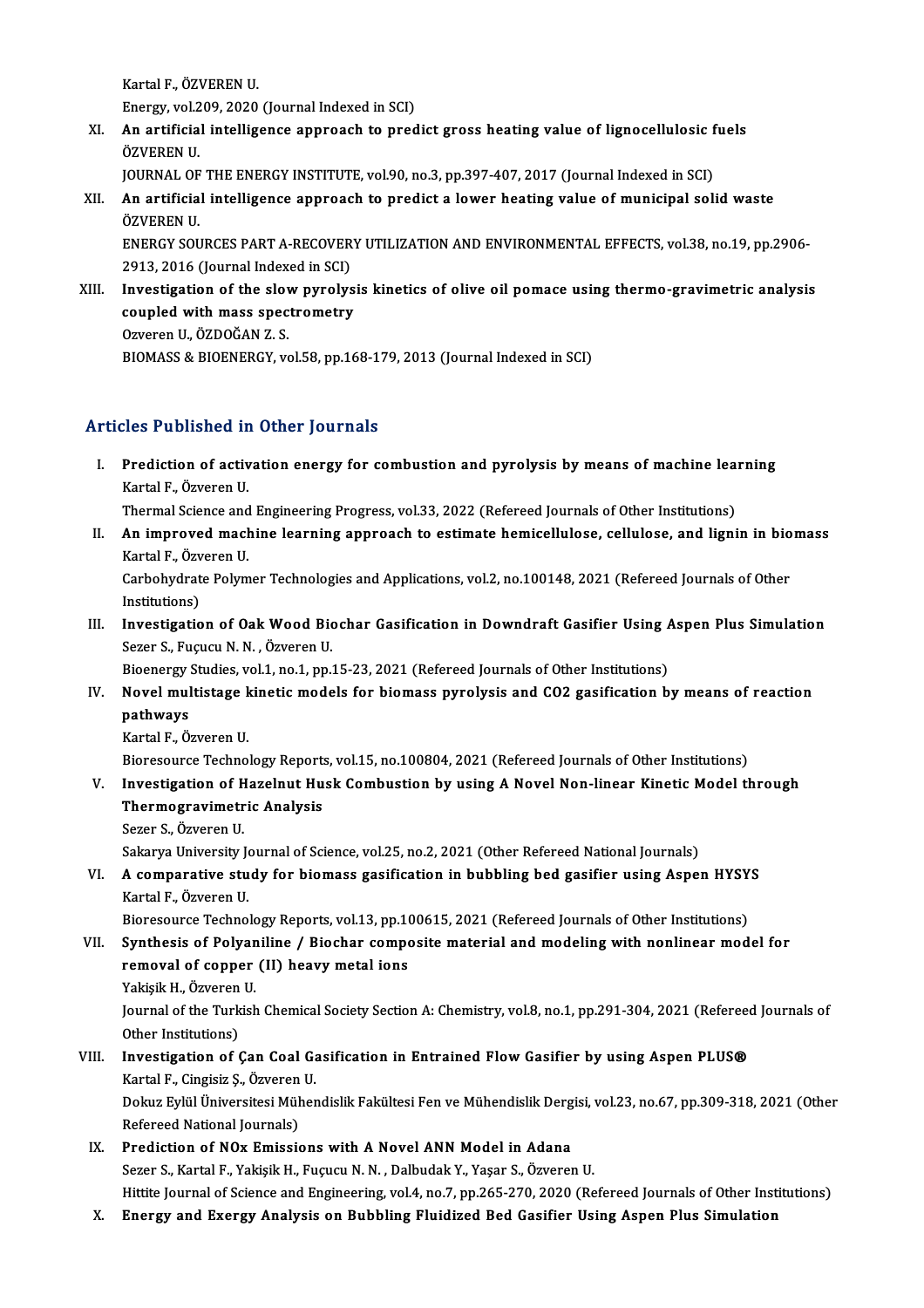Sezer S.,ÖzverenU.

Sezer S., Özveren U.<br>Journal of the Turkish Chemical Society Section B: Chemical Engineering, vol.3, no.2, pp.55-64, 2020 (Refereed<br>Journals of Other Institutione) Sezer S., Özveren U.<br>Journal of the Turkish Chemica<br>Journals of Other Institutions)<br>Simulation of rise strew 50 Journal of the Turkish Chemical Society Section B: Chemical Engineering, vol.3, no.2, pp.55-4<br>Journals of Other Institutions)<br>XI. Simulation of rice straw gasification in bubbling bed reactor using ASPEN PLUS<br>SEZER S. ÖZVE

## **Journals of Other Insti<br>Simulation of rice st<br>SEZER S., ÖZVEREN U.<br>INTERNATIONAL JOUR** Simulation of rice straw gasification in bubbling bed reactor using ASPEN PLUS<br>SEZER S., ÖZVEREN U.<br>INTERNATIONAL JOURNAL of ENGINEERING and NATURAL SCIENCES (IJENS), vol.2, no.2, pp.7-14, 2019 (Other<br>Pefereed National Jou

SEZER S., ÖZVEREN U.<br>INTERNATIONAL JOURNAL c<br>Refereed National Journals)<br>Investigation of the Chem Refereed National Journals)

XII. Investigation of the Chemical Exergy of Torrefied Lignocellulosic Fuels using Artificial Neural<br>Networks Investigation of the Chemical Exergy of Torrefied Ligno<br>Networks<br>ÖZVEREN U., DİLMAÇ Ö. F. , MERT M. S. , KARACA ALBAYRAK F.<br>Journal of the Turkish Chemical Society, Section B. Chemical Eng

Journal of the Turkish Chemical Society, Section B: Chemical Engineering, vol.1, no.1, pp.69-76, 2017 (Other Refereed National Journals) ÖZVEREN U., DİLMAÇ Ö. F. , I<br>Journal of the Turkish Chemi<br>Refereed National Journals)

#### Refereed Congress / Symposium Publications in Proceedings

efereed Congress / Symposium Publications in Proceedings<br>I. Gasification of Torrefied Microalgae in an Entrained Flow Gasifier by Means of Aspen HYSYS<br>Kartal E. Öwenen H Teca Congress<br>Gasification of Tor<br>Kartal F., Özveren U.<br>The 6th Internations Gasification of Torrefied Microalgae in an Entrained Flow Gasifier by Means of Aspen HYSYS<br>Kartal F., Özveren U.<br>The 6th International Hydrogen Technologies Congress (IHTEC-2022), Çanakkale, Turkey, 23 - 26 January 2022<br>In

Kartal F., Özveren U.<br>I . Investigation of Cattle Manure Gasification in a Downdraft Gasifier using Aspen Plus<br>I . Investigation of Cattle Manure Gasification in a Downdraft Gasifier using Aspen Plus<br>Kartal E. Özveren U. The 6th Internationa<br>Investigation of Ca<br>Kartal F., Özveren U.<br>The 6th Internationa Kartal F., Özveren U.<br>The 6th International Hydrogen Technologies Congress (IHTEC-2022), Çanakkale, Turkey, 23 - 26 January 2022

Kartal F., Özveren U.<br>I. The 6th International Hydrogen Technologies Congress (IHTEC-2022), Çanakkale, Turkey, 23 - 2<br>III. Problems Faced by Foreign Students While Pursuing a PhD in Chemical Engineering<br>Kartal E. Özveren U The 6th Internationa<br>Problems Faced b<br>Kartal F., Özveren U.<br><sup>7th International Stu</sup> Problems Faced by Foreign Students While Pursuing a PhD in Chemical Engi<br>Kartal F., Özveren U.<br>7th International Student Symposium, Samsun, Turkey, 1 - 03 October 2021, pp.69-70<br>Investigation of Oak Wood Bioshar Casificati

Kartal F., Özveren U.<br>7th International Student Symposium, Samsun, Turkey, 1 - 03 October 2021, pp.69-70<br>IV. Investigation of Oak Wood Biochar Gasification in Downdraft Gasifier Using Aspen Plus Simulation<br>Serer S. Eug Tth International Student Sympos<br>Investigation of Oak Wood Bic<br>Sezer S., Fuçucu N. N. , Özveren U.<br><sup>2nd Biconorgy Studies Symposium</sup> Investigation of Oak Wood Biochar Gasification in Downdraft Gasifier Using Aspe<br>Sezer S., Fuçucu N. N. , Özveren U.<br>3rd Bioenergy Studies Symposium, Samsun, Turkey, 20 - 21 May 2021, vol.1, no.1, pp.15-23<br>Bakır (II) Ağır M Sezer S., Fuçucu N. N. , Özveren U.<br>3rd Bioenergy Studies Symposium, Samsun, Turkey, 20 - 21 May 2021, vol.1, no.1, pp.15-23<br>7. Bakır (II) Ağır Metal İyonlarının Gideriminde Polianilin/Biyokömür Kompozit Malzemenin Sentezi

3rd Bioenergy Studies Symposium, Samsun, Turl<br>Bakır (II) Ağır Metal İyonlarının Giderimin<br>Doğrusal Olmayan Model ile Modellenmesi<br>YAKISIK H. ÖZVEREN II Bakır (II) Ağır Metal İ<br>Doğrusal Olmayan Mo<br>YAKIŞIK H., ÖZVEREN U.<br><sup>21 Illusal Kimua Kongres</sup> YAKIŞIK H., ÖZVEREN U.<br>31.Ulusal Kimya Kongresi, Turkey, 10 September 2019

## YAKIŞIK H., ÖZVEREN U.<br>31.Ulusal Kimya Kongresi, Turkey, 10 September 2019<br>VI. Modelling and Analysis of Imbat Coal Steam Gasification in Bubbling Fluidized Bed Gasifier<br>Serer S. Özveren U. **31.Ulusal Kimya Kor<br>Modelling and An<br>Sezer S., Özveren U.<br>Eth International Co** Modelling and Analysis of Imbat Coal Steam Gasification in Bubbling Fluidized Bed Gasifier<br>Sezer S., Özveren U.<br>5th International Conference on Advances in Mechanical Engineering (ICAME 2019), İstanbul, Turkey, 17 - 19<br>Des

Sezer S., Özveren U.<br>5th International Conference on<br>December 2019, pp.1146-1151<br>Thermal Behaviour And Kins 5th International Conference on Advances in Mechanical Engineering (ICAME 2019)<br>December 2019, pp.1146-1151<br>VII. Thermal Behaviour And Kinetics of Wheat Straw During Oxy-Combustion<br>Avdemir M. Özyaren II.

December 2019, pp.1146-1151<br>VII. Thermal Behaviour And Kinetics of Wheat Straw During Oxy-Combustion<br>Aydemir M., Özveren U. Thermal Behaviour And Kinetics of Wheat Straw During Oxy-Combustion<br>Aydemir M., Özveren U.<br>5th International Conference on Advances in Mechanical Engineering, İstanbul, Turkey, 17 - 19 December 2019,<br>nn 1604 1609 Aydemir M., Öz<br>5th Internation<br>pp.1694-1698<br>Investigation

## 5th International Conference on Advances in Mechanical Engineering, İstanbul, Turkey, 17 - 19<br>pp.1694-1698<br>VIII. Investigation of Çan Coal Gasification Under CO2 Atmosphere by Using Aspen Plus<br>Kortal E. Örveren H pp.1694-1698<br>VIII. Investigation of Çan Coal Gasification Under CO2 Atmosphere by Using Aspen Plus<br>Kartal F., Özveren U. Investigation of Çan Coal Gasification Under CO2 Atmosphere by Using Aspen Plus<br>Kartal F., Özveren U.<br>5th International Conference on Advances in Mechanical Engineering (ICAME 2019), İstanbul, Turkey, 17 - 19<br>Desember 2019

Kartal F., Özveren U.<br>5th International Conference on<br>December 2019, pp.1179-1185<br>Investisation of Oil Sludge G 5th International Conference on Advances in Mechanical Engineering (I<br>December 2019, pp.1179-1185<br>IX. Investigation of Oil Sludge Gasification of Aspen Plus Software<br>Aydemin M. Özyaron II.

- December 2019, pp.117<br>Investigation of Oil S<br>Aydemir M., Özveren U.<br>Eth International Confo Investigation of Oil Sludge Gasification of Aspen Plus Software<br>Aydemir M., Özveren U.<br>5th International Conference on Advances in Mechanical Engineering (ICAME 2019), İstanbul, Turkey, 17 - 19<br>Desember 2019 Aydemir M., Özve<br>5th International<br>December 2019<br>KARARCIKULA 5th International Conference on Advances in Mechanical Engineering (ICAME 2019), İstanbul, Turkey, 17 - 19<br>December 2019<br>X. KABARCIKLI AKIŞKAN YATAK GAZLAŞTIRICIDA SENTEZ GAZINDAKİ H2 KONSANTRASYONUNUN<br>YARAY SİNİR AĞLARI K
- December 2019<br>KABARCIKLI AKIŞKAN YATAK GAZLAŞTIRICIDA SENT<br>YAPAY SİNİR AĞLARI KULLANILARAK İNCELENMESİ<br>SEZER S. ÖZVEREN U YAPAY SİNİR AĞLARI KULLANILARAK İNCELENMESI<br>SEZER S., ÖZVEREN U.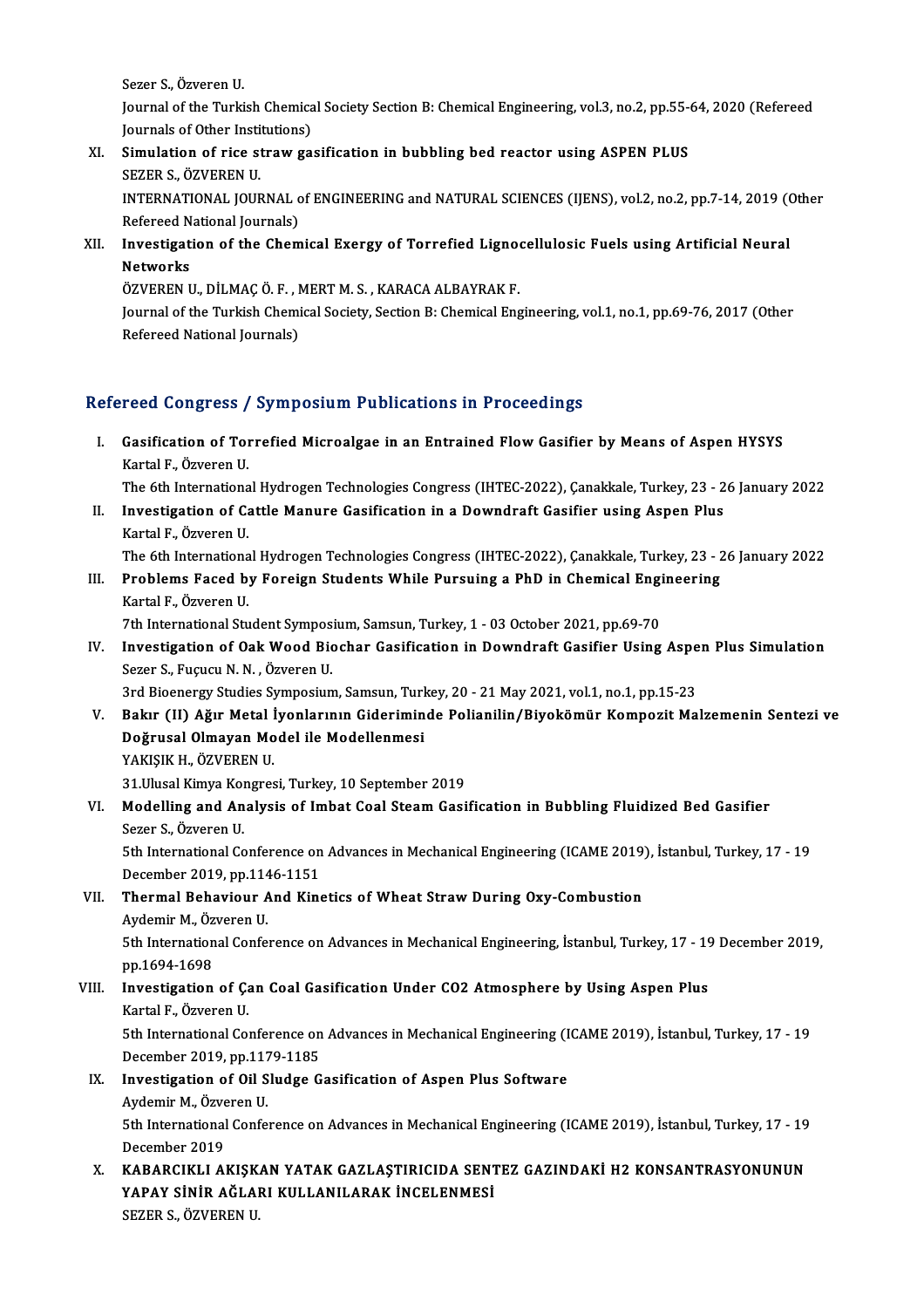Yenilenebilir Enerji Kaynakları Sempozyumu (YEKSEM 2019), Turkey, 12 - 14 December 2019<br>Kahanaklı Akıskan Yatak Garlastınısıda Santar Carındaki H2 Kansantrasyonunun Ya Yenilenebilir Enerji Kaynakları Sempozyumu (YEKSEM 2019), Turkey, 12 - 14 December 2019<br>XI. Kabarcıklı Akışkan Yatak Gazlaştırıcıda Sentez Gazındaki H2 Konsantrasyonunun Yapay Sinir Ağları<br>Kullanılarak İngelenmesi Yenilenebilir Enerji Kaynakla<br>Kabarcıklı Akışkan Yatak<br>Kullanılarak İncelenmesi<br>Sezer S. Özveren U Kabarcıklı Akışka<br>Kullanılarak İncel<br>Sezer S., Özveren U.<br><sup>Vonilanabilin Enerii</sup> Kullanılarak İncelenmesi<br>Sezer S., Özveren U.<br>Yenilenebilir Enerji Kaynakları Sempozyumu (YEKSEM 2019), Antalya, Turkey, 12 - 14 December 2019, pp.302-<br>200 Sezei<br>Yenil<br>309<br>Kark Yenilenebilir Enerji Kaynakları Sempozyumu (YEKSEM 2019), Antalya, Turkey, 12 - 14 December 2019, pp.30<br>309<br>XII. Karbonlaştırılmış Mısır Koçanının Akışkan Yatak Gazlaştırıcıda Aspen Plus Yazılımı Kullanılarak<br>İncelenmesi 309<br>Karbonlaştır<br>İncelenmesi<br>Avdomir M. Ö Karbonlaştırılmış Mı:<br>İncelenmesi<br>Aydemir M., Özveren U.<br>Yonilonebilir Enerii Kav **İncelenmesi**<br>Aydemir M., Özveren U.<br>Yenilenebilir Enerji Kaynakları Sempozyumu (YEKSEM 2019), Antalya, Turkey, 12 - 14 December 2019, pp.310-Ayde<br>Yenil<br>313<br>KAR Yenilenebilir Enerji Kaynakları Sempozyumu (YEKSEM 2019), Antalya, Turkey, 12 - 14 December 2019, pp.310-<br>313<br>XIII. KARBONLAŞTIRILMIŞ MISIR KOÇANININ AKIŞKAN YATAK GAZLAŞTIRICIDA ASPEN PLUS YAZILIMI 313<br>XIII. KARBONLAŞTIRILMIŞ MISIR KOÇANININ AKIŞKAN YATAK GAZLAŞTIRICIDA ASPEN PLUS YAZILIMI<br>KULLANILARAK İNCELENMESİ AYDEMİRM.,ÖZVERENU. KULLANILARAK İNCELENMESİ<br>AYDEMİR M., ÖZVEREN U.<br>Yenilenebilir Enerji Kaynakları Sempozyumu (YEKSEM 2019), Turkey, 12 - 14 December 2019<br>Tevuk Gühnesinin Buhar Atmosfari Altında Gozlastırılmasının ASBEN BLUS Kullanıla AYDEMİR M., ÖZVEREN U.<br>Yenilenebilir Enerji Kaynakları Sempozyumu (YEKSEM 2019), Turkey, 12 - 14 December 2019<br>XIV. Tavuk Gübresinin Buhar Atmosferi Altında Gazlaştırılmasının ASPEN PLUS Kullanılarak İncelenmesi<br>Kaytal Yenilenebilir Enerji I<br><mark>Tavuk Gübresinin</mark><br>Kartal F., Özveren U.<br><sup>Venilenebilir Enerji I</sup> Tavuk Gübresinin Buhar Atmosferi Altında Gazlaştırılmasının ASPEN PLUS Kullanılarak İncelenmes<br>Kartal F., Özveren U.<br>Yenilenebilir Enerji Kaynakları Sempozyumu (YEKSEM 2019), Antalya, Turkey, 12 - 14 December 2019, pp.415-Kartal F., Özveren U.<br>Yenilenebilir Enerji Kaynakları Sempozyumu (YEKSEM 2019), Antalya, Turkey, 12 - 14 December 2019, pp.415-<br>419 Yenilenebilir Enerji Kaynakları Sempozyumu (YEKSEM 2019), Antalya, Turkey, 12 - 14 Decel<br>419<br>XV. Matlab Yazılımı Kullanılarak Katı Oksit Yakıt Hücresi Performansının İncelenmesi<br>Kartal E. Özyanan II 419<br>M<mark>atlab Yazılımı Ku</mark><br>Kartal F., Özveren U.<br>Flektrik Flektronik M Kartal F., Özveren U.<br>Elektrik Elektronik Mühendisliği Kongresi (EEMKON 2019), İstanbul, Turkey, 14 - 16 November 2019, pp.325-329 Kartal F., Özveren U.<br>Elektrik Elektronik Mühendisliği Kongresi (EEMKON 2019), İstanbul, Turkey, 14 - 16 November 2019, pp.325-3.<br>XVI. Aspen Plus Programı Kullanılarak Katı Oksit Yakıt Hücresinin Çalışma Performansının Elektrik Elektronik I<br>Aspen Plus Progr<br>Sezer S., Özveren U.<br>Elektrik Elektronik I Aspen Plus Programı Kullanılarak Katı Oksit Yakıt Hücresinin Çalışma Performansının İncelenmesi<br>Sezer S., Özveren U.<br>Elektrik Elektronik Mühendisliği Kongresi (EEMKON 2019), İstanbul, Turkey, 14 - 16 November 2019, pp.53-5 Sezer S., Özveren U.<br>Elektrik Elektronik Mühendisliği Kongresi (EEMKON 2019), İstanbul, Turkey, 14 - 16 November 2019, pp<br>XVII. Fındık Çotanağının Karbonizasyonunun Model Yaklaşım Yöntemi İle Kinetiğinin İncelenmesi<br>Östü Elektrik Elektronik M<br>Fındık Çotanağının<br>Öztürk B., Özveren U.<br><sup>21. Hlusal Kimua Kon</sup> Fındık Çotanağının Karbonizasyonunun Model Yaklaşım Yöntemi İle Kinetiğinin İncelenmesi<br>Öztürk B., Özveren U.<br>31. Ulusal Kimya Kongresi, İstanbul, Turkey, 10 - 13 September 2019, pp.92 Öztürk B., Özveren U.<br>31. Ulusal Kimya Kongresi, İstanbul, Turkey, 10 - 13 September 2019, pp.92<br>XVIII. Aspen Plus Simülasyonu Kullanılarak Kabarcıklı Akışkan Yatak Gazlaştırıcıda Enerji ve Ekserji Analizi 31. Ulusal Kimya Ko<br>Aspen Plus Simül:<br>Sezer S., Özveren U.<br>21. Ulusal Kimya Ko Aspen Plus Simülasyonu Kullanılarak Kabarcıklı Akışkan Yatak Gazla<br>Sezer S., Özveren U.<br>31. Ulusal Kimya Kongresi, İstanbul, Turkey, 10 - 13 September 2019, pp.248<br>Pekus (II) eğur metal iyonlarının gideriminde Belianilin ( Sezer S., Özveren U.<br>31. Ulusal Kimya Kongresi, İstanbul, Turkey, 10 - 13 September 2019, pp.248<br>XIX. Bakır (II) ağır metal iyonlarının gideriminde Polianilin/Biyokömür kompozit malzemenin sentezi ve<br>doğuyasl olmayan m 31. Ulusal Kimya Kongresi, İstanbul, Turkey, 10 -<br>Bakır (II) ağır metal iyonlarının giderimine<br>doğrusal olmayan model ile modellenmesi<br>Yakayı H. Özveren H Bakır (II) ağır meta<br>doğrusal olmayan ı<br>Yakışık H., Özveren U.<br><sup>21. Hlusal Kimua Kona</sub></sup> doğrusal olmayan model ile modellenmesi<br>Yakışık H., Özveren U.<br>31. Ulusal Kimya Kongresi, İstanbul, Turkey, 10 - 13 September 2019, pp.450<br>Modeling of Welput Shell Cesifisation in Buhbling Bod Boaston Heine Yakışık H., Özveren U.<br>31. Ulusal Kimya Kongresi, İstanbul, Turkey, 10 - 13 September 2019, pp.450<br>XX. Modeling of Walnut Shell Gasification in Bubbling Bed Reactor Using ASPEN PLUS<br>Sezer S., Özveren U. 31. Ulusal Kimya Ko<br>Modeling of Waln<br>Sezer S., Özveren U.<br><sup>25th Turkish Physia</sub></sup> Modeling of Walnut Shell Gasification in Bubbling Bed Reactor Using ASPEN PLUS<br>Sezer S., Özveren U.<br>35th Turkish Physical Society International Physics Congress (TFD 35), Muğla, Turkey, 4 - 08 September 2019<br>Theoretisel In Sezer S., Özveren U.<br>35th Turkish Physical Society International Physics Congress (TFD 35), Muğla, Turkey, 4 - 08 Septemb<br>XXI. Theoretical Investigation of PEM Fuel Cell Performance Using MATLAB Simulink Software<br>Cök S 35th Turkish Phys<br>Theoretical Inve<br>Gök S., Özveren U.<br><sup>25th Turkish Phys</sup> Theoretical Investigation of PEM Fuel Cell Performance Using MATLAB Simulink Software<br>Gök S., Özveren U.<br>35th Turkish Physical Society International Physics Congress (TFD 35), Muğla, Turkey, 4 - 08 September 2019,<br>nn <sup>255</sup> Gök S., (<br>35th Tu<br>pp.355<br>Simulai 35th Turkish Physical Society International Physics Congress (TFD 35), Muğlapp. 255<br>pp. 355<br>XXII. Simulation of Municipal Solid Waste Gasification Using ASPEN PLUS<br>Every N. N. Özygen H pp.355<br><mark>Simulation of Municip</mark>:<br>Fuçucu N. N. , Özveren U.<br><sup>25th Tunkish Physical So</sup> 35th Turkish Physical Society International Physics Congress (TFD 35), Muğla, Turkey, 4 - 08 September 2019, pp.233 Fuçucu N. N., Özveren U. XXIII. Investigation of Torrefaction Temperature for the Removal of Copper Ions From Aqueous Solution pp.233<br>Investigation of To<br>Using Almond Shell<br>Yeser S. Öwreren H Investigation of T<br>Using Almond She<br>Yaşar S., Özveren U.<br>25th Turkish Physia Using Almond Shell<br>Yaşar S., Özveren U.<br>35th Turkish Physical Society International Physics Congress (TFD 35), Muğla, Turkey, 4 - 08 September 2019,<br>pp.100.

Yaşar S<br>35th T<br>pp.109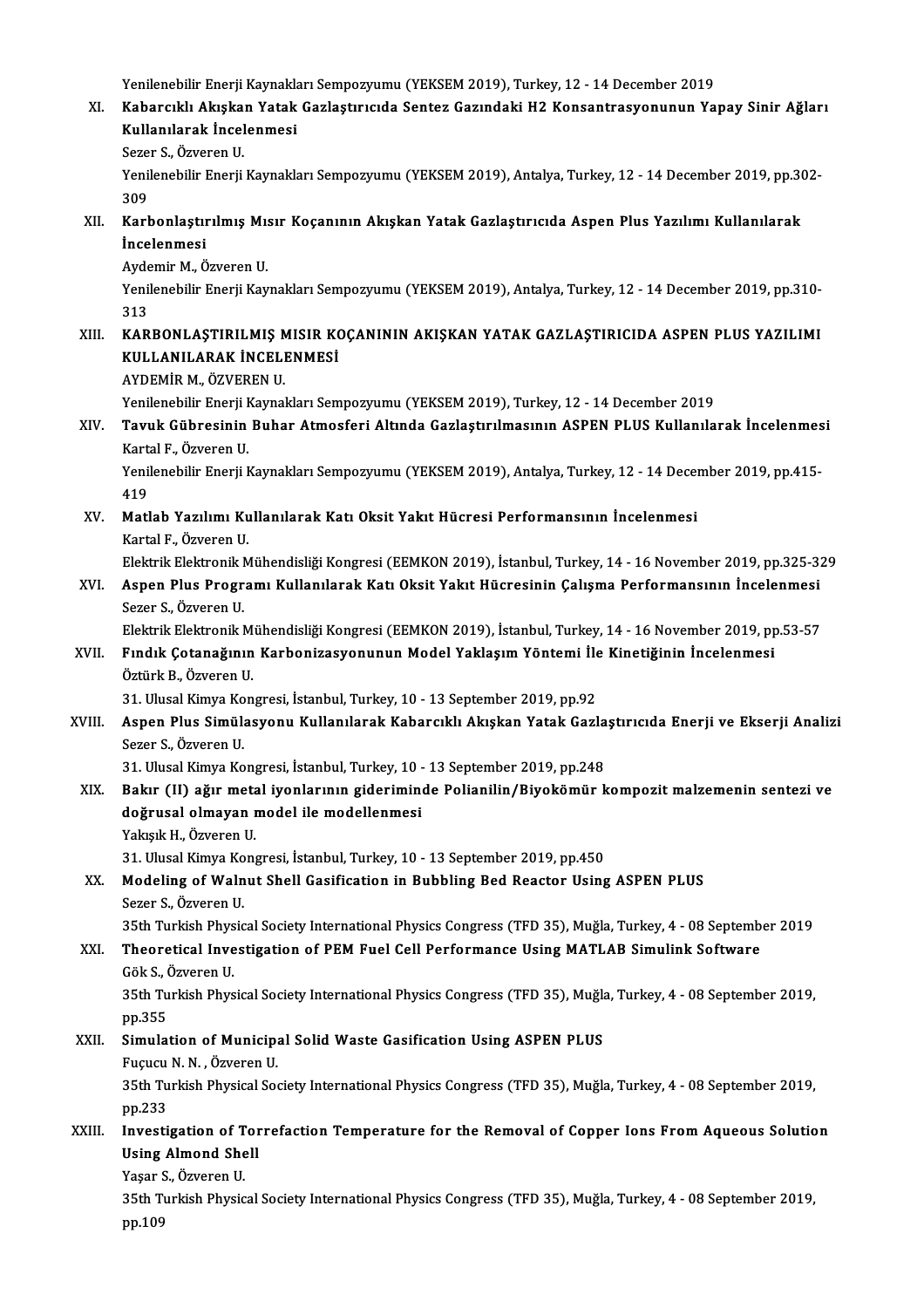| XXIV.         | Air Quality Prediction For Afyon Using Artificial Neural Networks<br>Dalbudak Y., Özveren U.                                                 |
|---------------|----------------------------------------------------------------------------------------------------------------------------------------------|
|               | 35th Turkish Physical Society International Physics Congress (TFD 35), Muğla, Turkey, 4 - 08 September 2019,<br>pp.94                        |
| XXV.          | Modeling and Simulation of Hazelnut Husk Gasification in A Fluidized Bed Gasifier Using Cycle<br>Tempo                                       |
|               | Öztürk B., Özveren U.                                                                                                                        |
|               | 35th Turkish Physical Society International Physics Congress (TFD 35), Muğla, Turkey, 4 - 08 September 2019,<br>pp 234                       |
| XXVI.         | Modelling of A Biomass Gasification-Solid Oxide Fuel Cell Power System Using Artificial Neural<br>Network                                    |
|               | Sezer S., Özveren U.<br>35th Turkish Physical Society International Physics Congress (TFD 35), Muğla, Turkey, 4 - 08 September 2019,         |
| XXVII.        | pp.235<br>Simulation of Rice Straw Gasification in Bubbling Bed Reactor Using ASPEN PLUS<br>Sezer S., Tumurbat T., Kartal F., Özveren U.     |
|               | International Conference on Energy and Sustainable Built Environment (ICESBE 2019)), İstanbul, Turkey, 19 - 20<br><b>June 2019</b>           |
| XXVIII.       | Simulation of Pine Cone Gasification In Fluidized Bed Gasifier By Using ASPEN PLUS<br>Tumurbat T., Kartal F., Karaca Albayrak F., Özveren U. |
|               | International Conference on Energy and Sustainable Built Environment (ICESBE 2019), İstanbul, Turkey, 19 - 20<br><b>June 2019</b>            |
| XXIX.         | Prediction of NOx Emissions With A Novel ANN Model in Adana                                                                                  |
|               | Yakışık H., Yaşar S., Dalbudak Y., Özveren U.                                                                                                |
|               | International Conference on Energy and Sustainable Built Environment (ICESBE 2019), İstanbul, Turkey, 19 - 20<br><b>June 2019</b>            |
| XXX.          | Yapay Sinir Ağı Kullanarak Tekirdağ Kent Merkezinde SO2'in Tahmin Edilmesi                                                                   |
|               | Yakışık H., Tumurbat T., Yaşar S., Özveren U.                                                                                                |
|               | 7. Ulusal Biyomühendislik Öğrenci Kongresi, İzmir, Turkey, 3 - 04 May 2019                                                                   |
| XXXI.         | Yapay Zeka Kullanılarak Gölcük'teki NO2 Konsantrasyonunun Tahmini                                                                            |
|               | Yakışık H., Tumurbat T., Dalbudak Y., Özveren U.                                                                                             |
|               | 7. Ulusal Biyomühendislik Öğrenci Kongresi, İzmir, Turkey, 3 - 04 May 2019                                                                   |
| XXXII.        | Yapay Zeka Yaklaşımı ile Antalya'da PM10 Konsantrasyonunun Tahmini                                                                           |
|               | Yakışık H., Atasoy A. N., Civil M., Özveren U.                                                                                               |
|               | 7. Ulusal Biyomühendislik Öğrenci Kongresi, İzmir, Turkey, 3 - 04 May 2019                                                                   |
| <b>XXXIII</b> | Prediction of SO2 Emissions With A Novel ANN Model in Bursa<br>Kartal F., Özveren U., Dalbudak Y., Yakışık H.                                |
|               | 5th International Conference on Sustainable Development (ICSD 2019), Belgrade, Serbia, 17 - 21 April 2019                                    |
| XXXIV.        | A New Model for the Estimation of NOX emissions in Bursa                                                                                     |
|               | Uygur D., Özveren U., Yakışık H., Fuçucu N. N.                                                                                               |
|               | 5th International Conference on Sustainable Development (ICSD 2019), Belgrade, Serbia, 17 - 21 April 2019                                    |
| XXXV.         | Estimation of Daily Particle Matter Concentration (PM2.5) in Ankara Kecioren<br>Yakişik H., Özveren U.                                       |
|               | 5th International Conference on Sustainable Development (ICSD 2019), Belgrade, Serbia, 17 - 21 April 2019, pp.16                             |
| <b>XXXVI</b>  | Modeling and Estimation of Cr (VI) Efficiency Using Non-Linear Regression<br>Yakişik H., Özveren U.                                          |
|               | 5th International Conference on Sustainable Development (ICSD 2019), Belgrade, Serbia, 17 - 21 April 2019, pp.15                             |
| XXXVII.       | Energy and Exergy Analysis of Air Gasification for Pine Cone in Downdraft Gasifier by Using Cycle<br>Tempo                                   |
|               | Tumurbat T., Özveren U., Karaca Albayrak F.                                                                                                  |
|               | 5th International Conference on Sustainable Development (ICSD 2019), Belgrade, Serbia, 17 - 21 April 2019, pp.8-                             |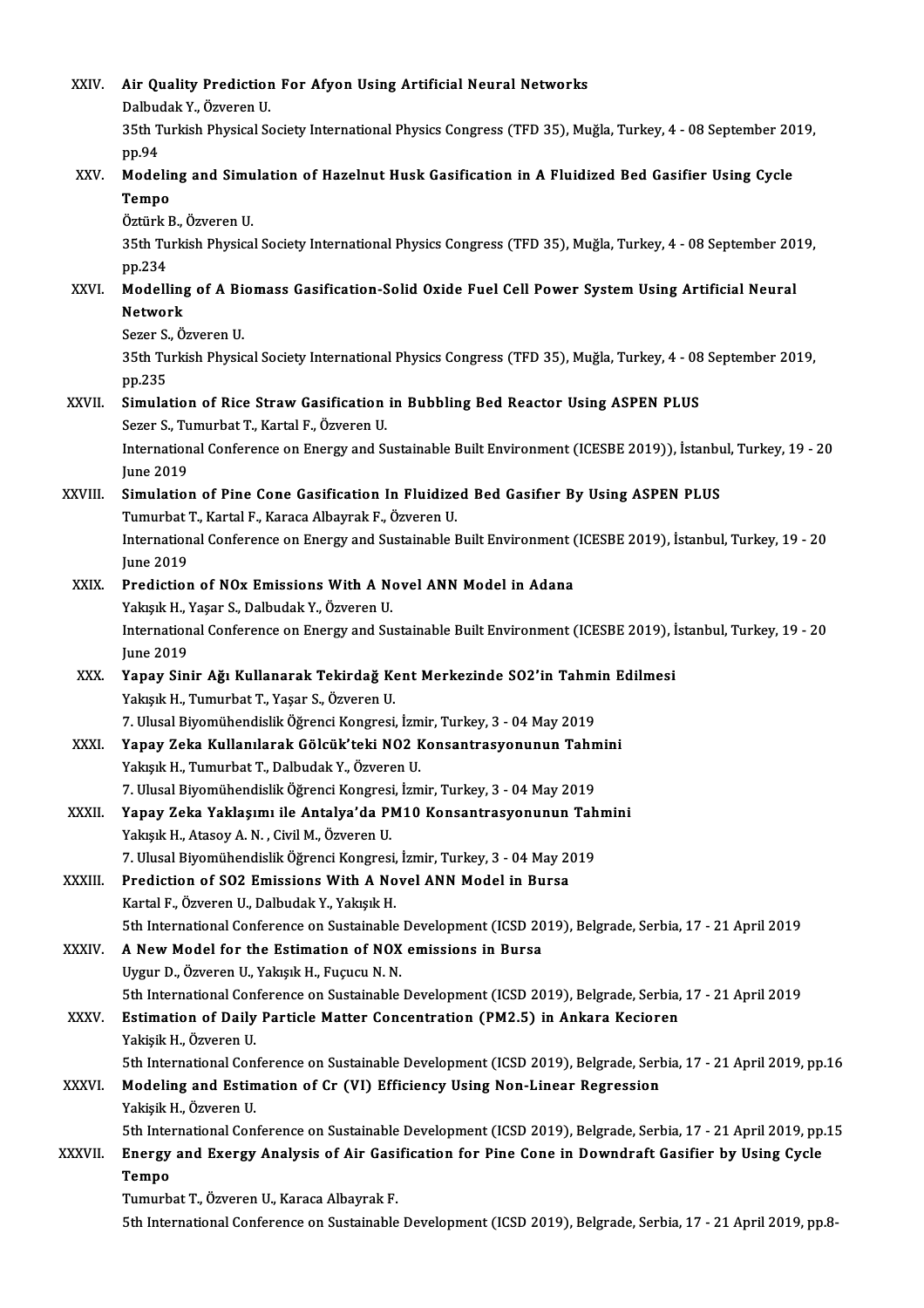|          | 15                                                                                                                     |
|----------|------------------------------------------------------------------------------------------------------------------------|
| XXXVIII. | Evaluation of Wheat Straw Gasification in Fluidized bed Gasifier using Aspen Plus                                      |
|          | Uygur D., Özveren U.                                                                                                   |
|          | 5th International Conference on Sustainable Development (ICSD 2019), Belgrade, Serbia, 17 - 21 April 2019,             |
|          | pp 66-72                                                                                                               |
| XXXIX.   | Simulation of Imbat Coal Gasification in Fluidized Bed Using Aspen Plus                                                |
|          | Kartal F., Özveren U.                                                                                                  |
|          | 5th International Conference on Sustainable Development (ICSD 2019), Belgrade, Serbia, 17 - 21 April 2019,<br>pp 30-37 |
| XL.      | Simulation of Almond Shell Gasification in Circulating Fluidized-bed Gasifier by Using Cycle-Tempo                     |
|          | Tumurbat T., Özveren U., Karaca Albayrak F., Yakişik H., Dalbudak Y., Kartal F., Öztürk B.                             |
|          | 5th International Conference on Sustainable Development, Belgrade, Serbia (ICSD 2019), Belgrade, Serbia, 17 - 21       |
|          | April 2019, pp 1-7                                                                                                     |
| XLI.     | Investigation of Downdraft Gasifier Modeling By Using Neural Networks<br>Özveren U., Yakışık H.                        |
|          | 4th Conference on Advances in Mechanical Engineering (ICAME 2018), İstanbul, Turkey, 19 - 21 December 2018,            |
|          | pp 1189                                                                                                                |
| XLII.    | Assessments of Pyrolysis Kinetics and Mechanisms of Cellulose Using Thermogravimetry                                   |
|          | Özveren U., Dalbudak Y.                                                                                                |
|          | 4th Conference on Advances in Mechanical Engineering (ICAME 2018), İstanbul, Turkey, 19 - 21 December 2018,            |
|          | pp 576-579                                                                                                             |
| XLIII.   | Kinetic and Thermogravimetric Investigation of the Co-Combustion of Almond Shells and Imbat Coal                       |
|          | <b>Blend</b>                                                                                                           |
|          | Özveren U., Kartal F                                                                                                   |
|          | 4th Conference on Advances In Mechanical Engineering (ICAME 2018), İstanbul, Turkey, 19 - 21 December 2018,            |
|          | pp 1126                                                                                                                |
| XLIV.    | Partial Combustion Behavior and Kinetic Analysis of Sunflower<br>Fuçucu N. N., Özveren U.                              |
|          | 4th Conference on Advances in Mechanical Engineering (ICAME 2018), İstanbul, Turkey, 19 - 21 December 2018             |
| XLV.     | Kinetic Analysis of Wheat Straw Pyrolysis Using Model Free Methods                                                     |
|          | Özveren U., Uygur D.                                                                                                   |
|          | 4th Conference on Advances in Mechanical Engineering (ICAME 2018), İstanbul, Turkey, 19 - 21 December 2018,            |
|          | pp.1090                                                                                                                |
| XLVI.    | Estimation of Zn(II) Removal Efficiency from Waste Water By Using Non-Linear Regression Model                          |
|          | Özveren U., Aydoğan E.                                                                                                 |
|          | 4th Conference On Advances in Mechanical Engineering (ICAME 2018), İstanbul, Turkey, 19 - 21 December 2018,            |
|          | pp 646                                                                                                                 |
| XLVII.   | Prediction of As(III) Removal Efficiency From Water Using Non-Linear Regression Model                                  |
|          | Özveren U., Kılmen G.                                                                                                  |
|          | 4th Conference on Advances in Mechanical Engineering (ICAME2018), İstanbul, Turkey, 19 - 21 December 2018,<br>pp 654   |
| XLVIII.  | Prediction of Syngas Heating Value for Downdraft Gasifier By Using Artificial Intelligence Approach                    |
|          | Özveren U., Fuçucu N. N.                                                                                               |
|          | 4th Conference on Advances in Mechanical Engineering (ICAME 2018), İstanbul, Turkey, 19 - 21 December 2018             |
| XLIX.    | Modeling and Estimation of Methyl Orange Removal Efficiency Using Non-Linear Regression                                |
|          | Yakışık H., Dalbudak Y., Kyzy P. B., Özveren U.                                                                        |
|          | 4th Conference on Advances in Mechanical Engineering (ICAME 2018), İstanbul, Turkey, 19 - 21 December 2018,            |
|          | pp 764                                                                                                                 |
| L.       | Investigation of Downdraft Gasifier Modeling By Using Neural Network                                                   |
|          | YAKIŞIK H., ÖZVEREN U.                                                                                                 |
|          | 4th International Conference on Advances in Mechanical Engineering (ICAME 2018), İstanbul, Turkey, 19                  |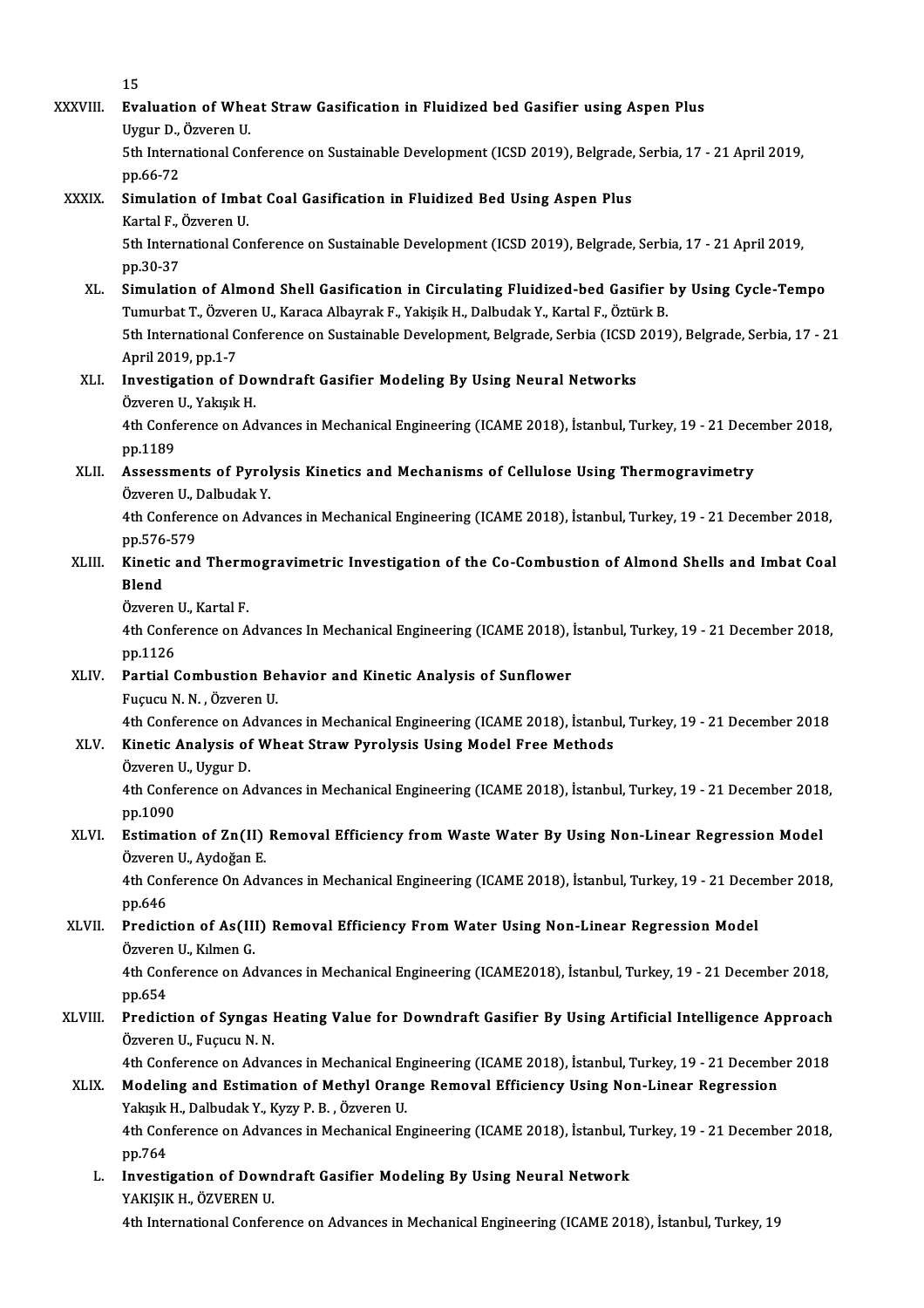December 2018

December 2018<br>LI. Investigation of Gas Engine for A Biomass Feedstock Downdraft Gasifier Fueled with Hazelnut Shells<br>Engym N.N. Özyarer U December 2018<br>Investigation of Gas El<br>Fuçucu N.N., Özveren U.<br>24th Turkish Physical See Investigation of Gas Engine for A Biomass Feedstock Downdraft Gasifier Fueled with Hazelnut Sh<br>Fuçucu N. N. , Özveren U.<br>34th Turkish Physical Society International Physics Congress (TFD 34), Muğla, Turkey, 5 - 09 Septembe

Fuçucu N. N. , Özveren U.<br>34th Turkish Physical Society International Physics Congress (TFD 34), Muğla, Turkey, 5 - 09 September 2018,<br>pp.502 34th Turkish Physical Society International Physics Congress (TFD 34), Muğla, Turkey, 5 - 09 September 2018,<br>pp.502<br>LII. Investigation of Biomass Gasification Gas Cleaning for Downdraft Gasifier By Using Cycle-Tempo<br>Dalbyd

pp.502<br>I<mark>nvestigation of Biom</mark><br>Dalbudak Y., Özveren U.<br>24th Turkish Physical Se Investigation of Biomass Gasification Gas Cleaning for Downdraft Gasifier By Using Cycle-Tempo<br>Dalbudak Y., Özveren U.<br>34th Turkish Physical Society International Physics Congress (TFD 34), Muğla, Turkey, 5 - 09 September

Dalbudak Y., Özveren U.<br>34th Turkish Physical Society International Physics Congress (TFD 34), Muğla, Turkey, 5 - 09 September 2018,<br>pp.502 34th Turkish Physical Society International Physics Congress (TFD 34), Muğla, Turkey, 5 - 09 September 2018,<br>pp.502<br>LIII. Co-gasification of Tuncbilek Lignite with Hazelnut Shells in Fluidized Bed Reactor using Aspen Plus<br>

## pp.502<br>**Co-gasification of**<br>Bayar N., Özveren U.<br>24th Turkish Physics Co-gasification of Tuncbilek Lignite with Hazelnut Shells in Fluidized Bed Reactor using Aspen Plu<br>Bayar N., Özveren U.<br>34th Turkish Physical Society International Physics Congress (TFD 34), Muğla, Turkey, 5 - 09 September

Bayar N., Özveren U.<br>34th Turkish Physical Society International Physics Congress (TFD 34), Muğla, Turkey, 5 - 09 September 2018,<br>pp.319 34th Turkish Physical Society International Physics Congress (TFD 34), Muğ<br>pp.319<br>LIV. Syngas Production from Downdraft Gasification of Hazelnut Shells<br>polludal: Y. Özyazon II.

# pp.319<br>**Syngas Production fr**<br>Dalbudak Y., Özveren U.<br>24th Turkish Physical Se

Syngas Production from Downdraft Gasification of Hazelnut Shells<br>Dalbudak Y., Özveren U.<br>34th Turkish Physical Society International Physics Congress (TFD 34), Muğla, Turkey, 5 - 09 September 2018,<br>nn <sup>224</sup> Dalbuda<br>34th Tu<br>pp.324<br>Perforu 34th Turkish Physical Society International Physics Congress (TFD 34), Muğla, Turkey, 5 - 09 September 2018,<br>pp.324<br>LV. Performance Assessment of A Solid Oxide Fuel Cell Fed By Syngas From Hazelnut Shells Feedstock in

## pp.324<br>Performance Assessm<br>A Downdraft Gasifier<br>Eugugy N. N., Öwkspon U Performance Assessm<br>A Downdraft Gasifier<br>Fuçucu N.N., Özveren U.<br>24th Turkish Physical Se

4 Downdraft Gasifier<br>Fuçucu N. N. , Özveren U.<br>34th Turkish Physical Society International Physics Congress (TFD 34), Muğla, Turkey, 5 - 09 September 2018,<br>pp.323 Fuçucu<br>34th Tu<br>pp.323 34th Turkish Physical Society International Physics Congress (TFD 34), Muğla, Turkey, 5 - 09 :<br>pp.323<br>LVI. A New Non-Linear Estimation Algorithm for Thermal Resistance of Cotton Fabrics<br>Dalbudak V. Eugusy N.N. Özyaron H

## pp.323<br>A New Non-Linear Estimation Alg<br>Dalbudak Y., Fuçucu N. N. , Özveren U.<br>4th International Sumpesium on Comi 4th International Symposium on Composite Materials (KOMPEGE 2018), İstanbul, Turkey, 6 - 08 September 2018, pp.78 Dalbudak Y., Fuçucu N. N., Özveren U.

## 4th International Symposium on Composite Materials (KOMPEGE 2018), İstanbul, Turkey, 6<br>pp.78<br>LVII. Improved Estimation of Ionic Conductivity for Solid Polymer Electrolyte System pp.78<br>I<mark>mproved Estimation of Ionic Conductivity fo</mark><br>Fuçucu N. N. , Dalbudak Y., Aydın M. A. , Özveren U.<br>4th International Sumpesium en Compesite Meteri I<mark>mproved Estimation of Ionic Conductivity for Solid Polymer Electrolyte System</mark><br>Fuçucu N. N. , Dalbudak Y., Aydın M. A. , Özveren U.<br>4th International Symposium on Composite Materials (KOMPEGE 2018), İzmir, Turkey, 6 - 08

Fuçucu<br>4th Inte<br>pp.126<br>Estimai 4th International Symposium on Composite Materials (KOMPEGE 2018), İzmir, Turkey, 6 - 08 Septembe<br>pp.126<br>LVIII. Estimation of Pb(II) And Cu(II) Removal Efficiency By Using Non-Linear Regression Model

## pp.126<br>Estimation of Pb(II) And Cu(II) Removal Efficiency By Using Non-Linear Regression Model<br>Uygur D., Çetinbaş S., Kartal F., Özveren U. Estimation of Pb(II) And Cu(II) Removal Efficiency By Using Non-Linear Regression Model<br>Uygur D., Çetinbaş S., Kartal F., Özveren U.<br>4th International Symposium on Composite Materials (KOMPEGE 2018), İzmir, Turkey, 6 - 08

Uygur <mark>L</mark><br>4th Inte<br>pp.113<br>Predict 4th International Symposium on Composite Materials (KOMPEGE 2018), İzmir, Turkey, 6 - 08 September 2018,<br>pp.113<br>LIX. Prediction of Phosphate Removal Efficiency for The Hydrated Ferric Oxide-based Nanocomposite by<br>Heing Non

## pp.113<br>Prediction of Phosphate Removal Ef<br>Using Non-linear Regression Model<br>Fraün E. Audožen E. Kılmen C. Ösvenen Prediction of Phosphate Removal Effic<br>Using Non-linear Regression Model<br>Ergün E., Aydoğan E., Kılmen G., Özveren U.<br>4th International Sumnesium en Cemnesite

Using Non-linear Regression Model<br>Ergün E., Aydoğan E., Kılmen G., Özveren U.<br>4th International Symposium on Composite Materials (KOMPEGE 2018), İzmir, Turkey, 6 - 08 September 2018,<br>nn 51 Ergün<br>4th Int<br>pp.51<br>Berfe 4th International Symposium on Composite Materials (KOMPEGE 2018), İzmir, Turkey, 6 - 08 September 2018,<br>pp.51<br>LX. Performance Assessment of A Solide Oxide Fuel Cell Fed By Syngas From Hazelnut Shells Feedstock<br>in A Doundr

## pp.51<br>LX. Performance Assessment of A Solide Oxide Fuel Cell Fed By Syngas From Hazelnut Shells Feedstock<br>in A Downdraft Gasifier<br>Fucucu N. N. , ÖZVEREN U. in A Downdraft Gasifier

in A Downdraft Gasifier<br>Fuçucu N. N. , ÖZVEREN U.<br>34th Turkish Physical Society International Physics Congress (TFD 34), Muğla, Turkey, 05 September 2018<br>PİVOKÜTLELERDİN KİMYASAL EKSERLİ DEĞERLERİNIN MODELLENMESİ

## LXI. BİYOKÜTLELERİN KİMYASAL EKSERJİ DEĞERLERİNIN MODELLENMESİ<br>Fuçucu N. N., UYGUR D., Çetinbaş S., Aydın M. A., Kartal F., ÖZVEREN U. 34th Turkish Physical Society International Physics Congress (TFD 34),<br>BİYOKÜTLELERİN KİMYASAL EKSERJİ DEĞERLERİNİN MODELL<br>Fuçucu N. N. , UYGUR D., Çetinbaş S., Aydın M. A. , Kartal F., ÖZVEREN U.<br>6 Husal Biyomübandislik Ö 6.UlusalBiyomühendislikÖğrenciKongresi,Turkey,5 -06April2018

## LXII. Modeling of Chemical Exergy Values of Biomass Fuçucu N.N., Uygur D., Çetinbaş S., Aydın M.A., Kartal F., Özveren U. 6.UlusalBiyomühendislikÖğrenciKongresi (IEEEBIOENGCONGRESS), İstanbul,Turkey,5 -06April2018 Fuçucu N. N. , Uygur D., Çetinbaş S., Aydın M. A. , Kartal F., Özveren U.<br>6. Ulusal Biyomühendislik Öğrenci Kongresi (IEEE BIOENGCONGRESS), İstanbul, Turkey, 5 - 06 April 2018<br>LXIII. The Radiological Impact Assessment

6. Ulusal Biyomühendislik Öğrenci Kong<br><mark>The Radiological Impact Assessmer</mark><br>Bayar N., Uygur D., Kartal F., Özveren U.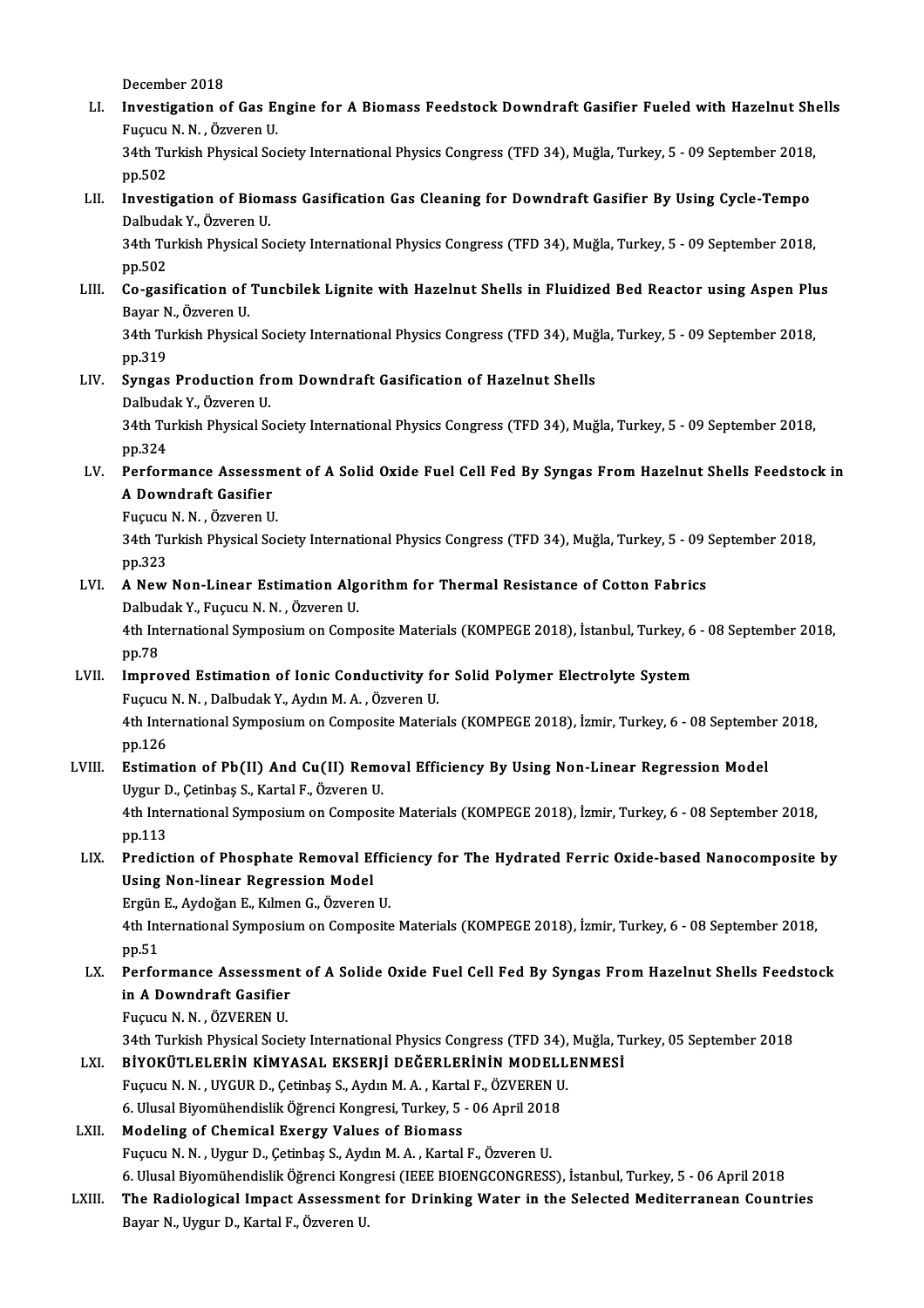|                | International Water and Environment Congress (SUCEV2018), Bursa, Turkey, 22 - 24 March 2018, pp.681-684        |
|----------------|----------------------------------------------------------------------------------------------------------------|
| LXIV.          | Taking A Non-Linear Approach to Waste Water Treatment In Turkey By Using Research and                          |
|                | Development Expenditure                                                                                        |
|                | Öztürk B., Menteşoğlu Ç., Yakışık H., Özveren U.                                                               |
|                | International Water and Environment Congress (SUCEV2018), Bursa, Turkey, 22 - 24 March 2018                    |
| LXV.           | TÜRK KÖMÜRLERININ KIMYASAL EKSERJİLERININ HESAPLANMASI İÇIN YENİ BİR MODEL                                     |
|                | GELİŞTİRİLMESİ                                                                                                 |
|                | Yaman M., PESEN E. B., ÖZVEREN U., KARACA ALBAYRAK F.                                                          |
|                | 8. Ulusal Kimya Öğrenci Kongresi, Turkey, 16 - 18 May 2017                                                     |
| LXVI.          | Investigation of the Chemical Exergy of Torrefied Lignocellulosic Fuels using Artificial Neural                |
|                | <b>Networks</b>                                                                                                |
|                | ÖZVEREN U., DİLMAÇ Ö. F., MERT M. S., KARACA ALBAYRAK F.                                                       |
|                | International Conference on Advances and Innovations in Engineering, 10 - 12 May 2017                          |
| LXVII.         | Estimating the Chemical Exergy of Coal Using Nonlinear Model                                                   |
|                | ÖZVEREN U., KARACA ALBAYRAK F.                                                                                 |
| LXVIII.        | International Conference on Advances and Innovations in Engineering, 10 - 12 May 2017                          |
|                | Thermogravimetric Analysis Coupled with Mass Spectrometry<br>Gündüz Raheem D., Özveren U., Özdoğan Z. S.       |
|                | IV. International Energy Technologies Conference (ENTECH 16)a, İstanbul, Turkey, 15 - 16 December 2016         |
| LXIX.          | The Prediction of H/C Composition of Biomass Fuels Based on Proximate Analysis                                 |
|                | Özveren U.                                                                                                     |
|                | IV. International Energy Technologies Conference (ENTECH 16), İstanbul, Turkey, 15 - 16 December 2016          |
| LXX.           | Investigation of Soma Lignite Combustion Kinetics By Using Thermogravimetric Analysis Coupled                  |
|                | with Mass Spectrometry                                                                                         |
|                | GÜNDÜZ RAHEEM D., ÖZVEREN U., ÖZDOĞAN Z. S.                                                                    |
|                | 4th International Energy Technologies Conference (ENTECH 16), İstanbul, Turkey, 15 December 2016               |
| LXXI.          | Thermogravimetric Analysis Coupled with Mass Spectrometry", 4th International Energy                           |
|                | <b>Technologies Conference (ENTECH 16)</b>                                                                     |
|                | GÜNDÜZ RAHEEM D., ÖZVEREN U., ÖZDOĞAN Z. S.                                                                    |
|                | 4th International Energy Technologies Conference (ENTECH 16), İstanbul, Turkey, 15 December 2016               |
| <b>LXXII</b>   | Tunçbilek Kömürünün Yanma Kinetiğinin İncelenmesi                                                              |
|                | ÖZVEREN U., ÖZDOĞAN Z. S.                                                                                      |
|                | 12. Ulusal Kimya Mühendisliği Kongresi, Turkey, 23 - 26 August 2016                                            |
| <b>LXXIII</b>  | Tavuk Gübresinin Gazlaştırılmasının Kinetik Açıdan İncelenmesi                                                 |
|                | Özveren U., Özdoğan Z. S.                                                                                      |
|                | 12. Ulusal Kimya Mühendisliği Kongresi, İzmir, Turkey, 23 - 26 August 2016                                     |
| <b>LXXIV</b>   | Seyitömer Kömürünün Yanma Davranışının İncelenmesi<br>Gündüz Raheem D., Özveren U., Özdoğan Z. S.              |
|                | 12. Ulusal Kimya Mühendisliği Kongresi, İzmir, Turkey, 23 - 26 August 2016                                     |
| <b>LXXV</b>    | Yatağan Kömürünün Gazlaştırılmasının Aspen Plus da İncelenmesi                                                 |
|                | ÖZVEREN U                                                                                                      |
|                | 12. Ulusal Kimya Mühendisliği Kongresi, Turkey, 23 - 26 August 2016                                            |
| <b>LXXVI</b>   | Prediction of Higher Heating Value of Turkish Lignites From Its Ultimate Analysis Using Non-Linear             |
|                | Regression                                                                                                     |
|                | Özveren U., Gündüz Raheem D.                                                                                   |
|                | 2nd International Conference on Advances in Mechanical Engineering (ICAME 2016), İstanbul, Turkey, 10 - 13 May |
|                | 2016                                                                                                           |
| <b>LXXVII.</b> | Estimating the Calorific Values of Lignocellulosic Fuels From Their Content of Hemicellulose,                  |
|                | <b>Cellulose and Lignin</b>                                                                                    |
|                | Özveren U.                                                                                                     |
|                | 2nd International Conference on Advances in Mechanical Engineering (ICAME 2016), İstanbul, Turkey, 10 - 13 May |
|                |                                                                                                                |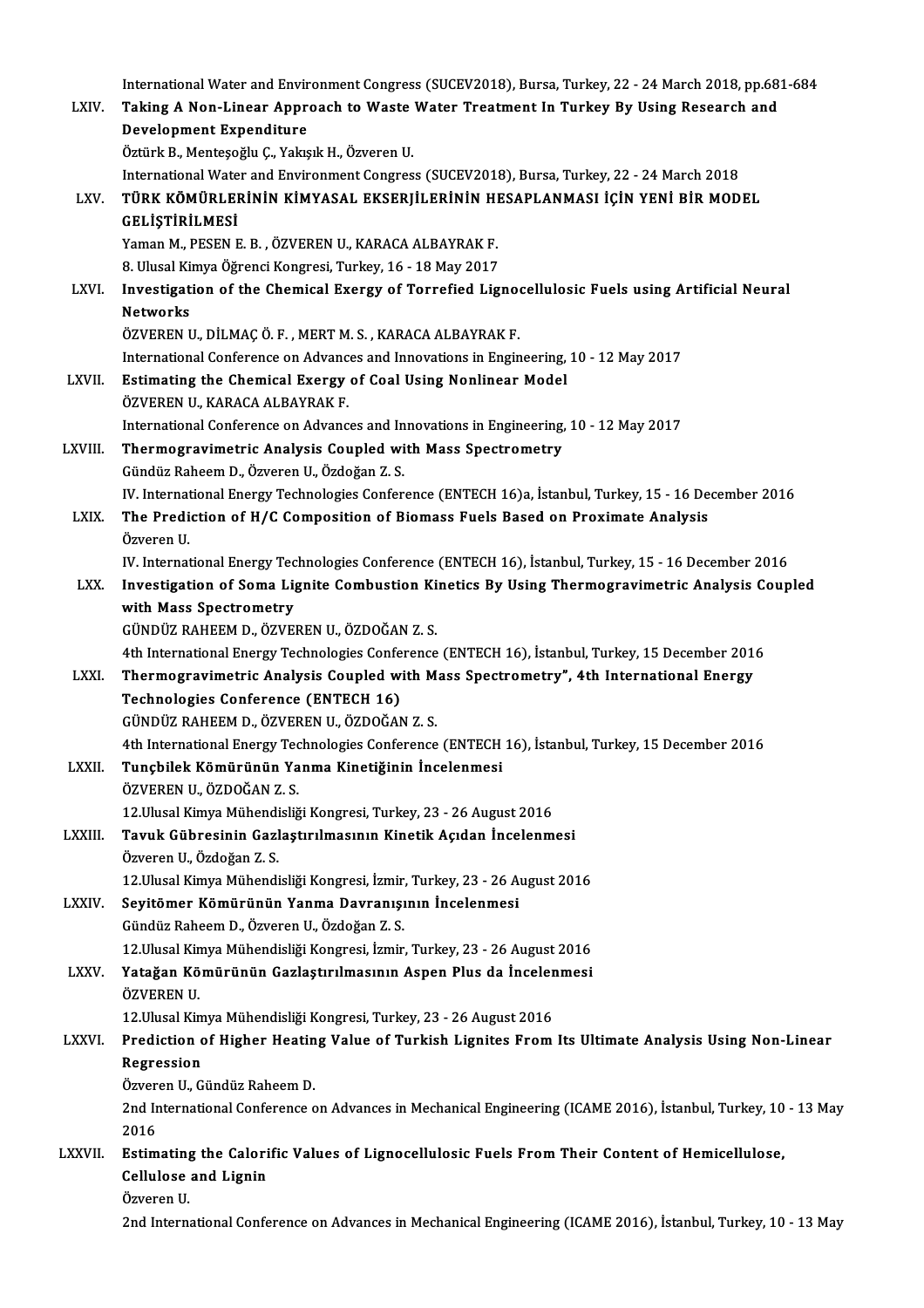| 2016 |  |
|------|--|
| .    |  |

|               | 2016                                                                                                           |
|---------------|----------------------------------------------------------------------------------------------------------------|
| LXXVIII.      | An Artificial Neural Network Approach to Predict Higher Heating Value of Waste Frying Oils<br>Özveren U        |
|               | International Conference on Sustainable Development (ICSD 2015), Belgrade, Serbia, 12 - 15 November 2015       |
| <b>LXXIX</b>  | Estimation of Gross Calorific Value of Coal from Its Proximate Analysis Using Non-Linear Regression            |
|               | Analysis                                                                                                       |
|               | Özveren U.                                                                                                     |
|               | International Conference on Sustainable Development (ICSD 2015), Belgrade, Serbia, 12 - 15 November 2015       |
| <b>LXXX</b>   | Hydrogen Evolutions During Steam Gasification of Hazelnut Shells                                               |
|               | Özveren U., Özdoğan Z. S.                                                                                      |
|               | 5th International Conference on Sustainable Energy and Environmental Protection, Dublin, Ireland, 5 - 08 June  |
|               | 2012                                                                                                           |
| <b>LXXXI</b>  | Steam Gasification of Olive Oil Pomace Investigated with Thermal Analysis Coupled with Mass                    |
|               | Spectrometry                                                                                                   |
|               | Özdoğan Z. S., Özveren U., Boztepe A., Beypinar M.                                                             |
|               | 19th Europian Biomass Conference and Exhibition, Berlin, Germany, 6 - 10 June 2011                             |
| LXXXII.       | Investigation of the pyrolysis and gasification of a Turkish coal using thermal analysis coupled with          |
|               | mass spectrometry                                                                                              |
|               | Özdoğan Z. S., Özveren U., Boztepe A., Beypınar M.                                                             |
|               | 27th Annual International Pittsburgh Coal Conference 2010, PCC 2010, İstanbul, Turkey, 11 October 2010, vol.2, |
|               | pp.1160-1167                                                                                                   |
| LXXXIII.      | CO2-Metil Metakrilat İkili Sistemine Ait Yüksek Basınçlardaki Faz Dengesi Verilerinin Yapay Sinir              |
|               | Ağlarıyla Modellenmesi                                                                                         |
|               | Özveren U., Uzun İ. N., Dinçer S.                                                                              |
|               | CO2-Metil Metakrilat İkili Sistemine Ait Yüksek Basınçlardaki Faz Dengesi Verilerinin Yapay Sinir Ağlarıyla    |
|               | Modellenmesi, Kocaeli, Turkey, 20 - 22 June 2007                                                               |
| <b>LXXXIV</b> | PEM Yakıt Hücrelerinin Yapay Sinir Ağları ile Modellenmesi                                                     |
|               | Özveren U., Dinçer S.                                                                                          |
|               | 7. Ulusal Kimya Mühendisliği Kongresi, Eskişehir, Turkey, 5 - 08 September 2006                                |
|               |                                                                                                                |

### Scientific Research / Working Group Memberships

Modeling Laboratory, Marmara University, Turkey, https://modelinglaboratory.com/, 2017 - Continues

#### **Citations**

Total Citations (WOS):78 h-index (WOS):4

### Awards

**Awards**<br>Özveren U., Best Manuscript Award, Investigation Of Oak Wood Biochar Gasification In Downdraft Gasifier Using Aspen<br>Plus Simulation, Ostober 2021 rrwards<br>Özveren U., Best Manuscript Av<br>Plus Simulation, October 2021<br>Kartal E. Özveren II. Third Bes Özveren U., Best Manuscript Award, Investigation Of Oak Wood Biochar Gasification In Downdraft Gasifier Using Aspen<br>Plus Simulation, October 2021<br>Kartal F., Özveren U., Third Best Poster Presentation Entitled "Forecast of

Plus Simulation, October 2021<br>Kartal F., Özveren U., Third Best Poster Presentation Entitled "Forecast of Lower Heating Val<br>via Adaptive Neuro-Fuzzy Inference System", 3Rd Bioenergy Studies Symposium, May 2021<br>Delbudak V., Kartal F., Özveren U., Third Best Poster Presentation Entitled "Forecast of Lower Heating Value of Municipal Solid W<br>via Adaptive Neuro-Fuzzy Inference System", 3Rd Bioenergy Studies Symposium, May 2021<br>Dalbudak Y., Kartal

via Adaptive Neuro-Fuzzy Inference System", 3Rd Bioenergy Studies Symposium, May 2021<br>Dalbudak Y., Kartal F., Özveren U., Second Best Poster Presentation Entitled "Prediction of Hemicellulose Content of<br>Biomass By Means of Sezer S., Özveren U., "Kabarcıklı Akışkan Yatak Gazlaştırıcıda Sentez Gazındaki H2 Konsantrasyonunun Yapay Sinir Ağları